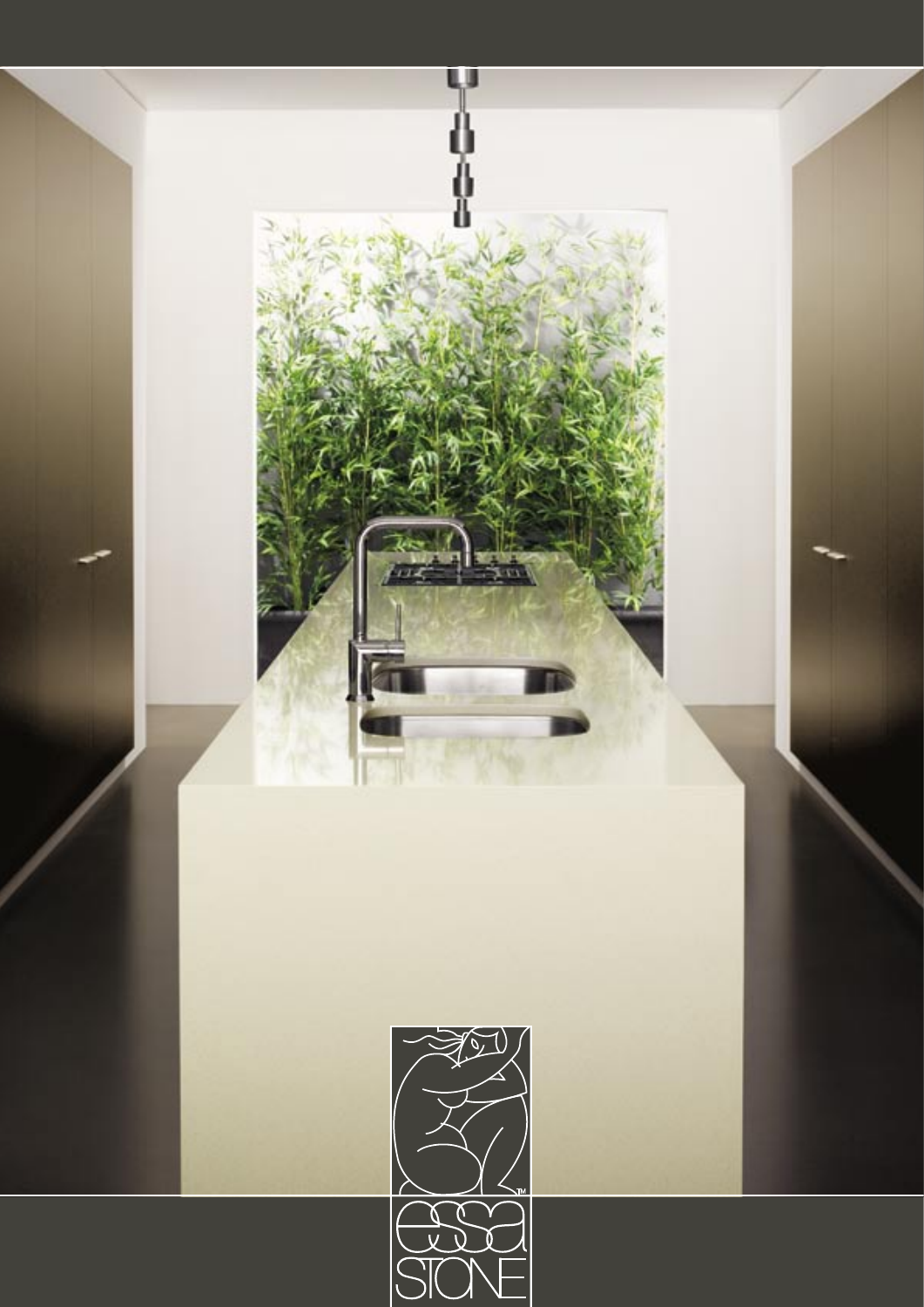

essa<sup>™</sup> stone defines contemporary yet timeless style: classically beautiful, remarkably durable and virtually maintenance free. Created with the latest engineering technology, this quartz surface material is composed from around 95% natural quartz, pigments and advanced polymer resin. A meticulously designed colour palette ensures **essa stone** is naturally at home in the most discerning kitchens, bathrooms and commercial interiors.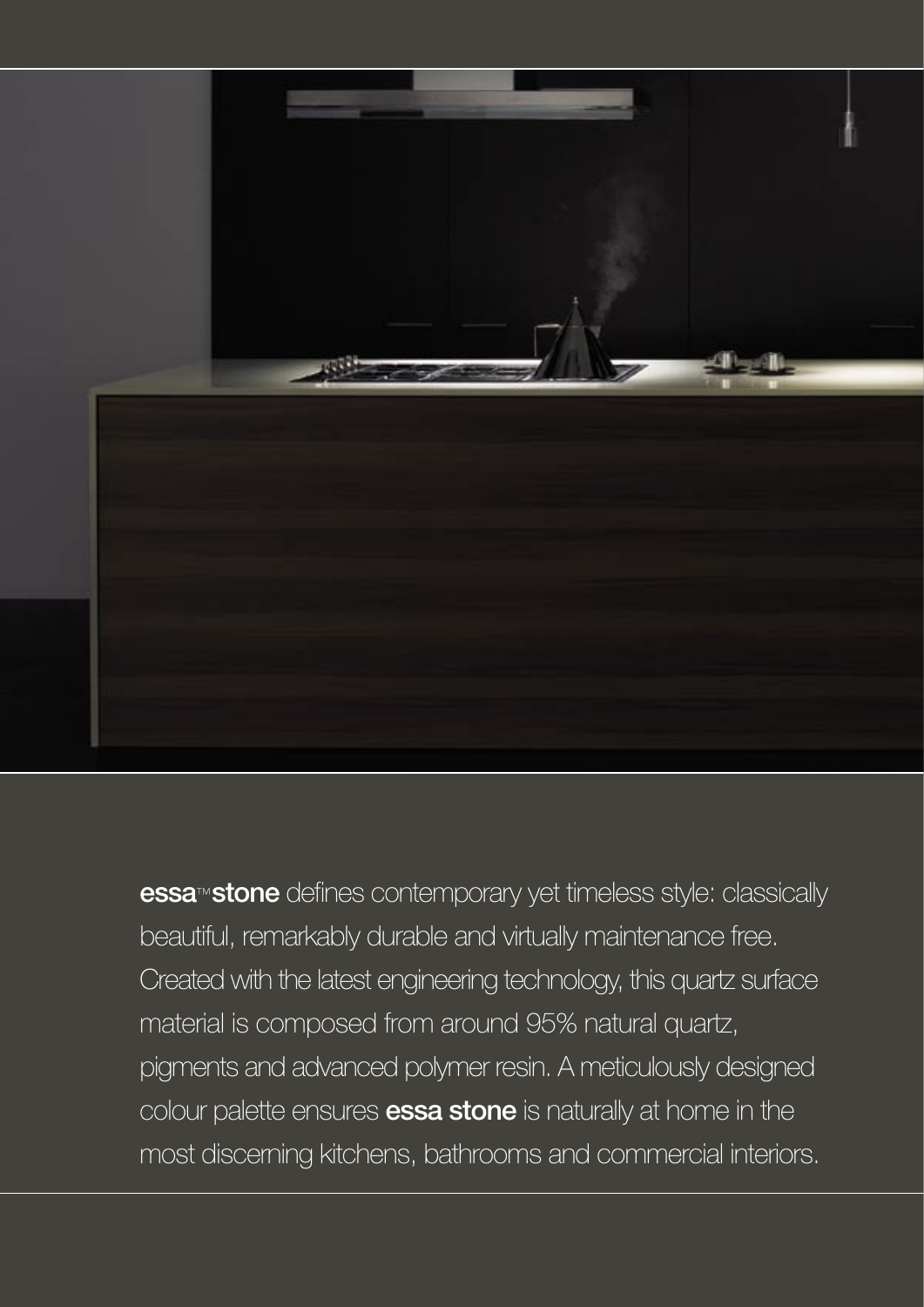

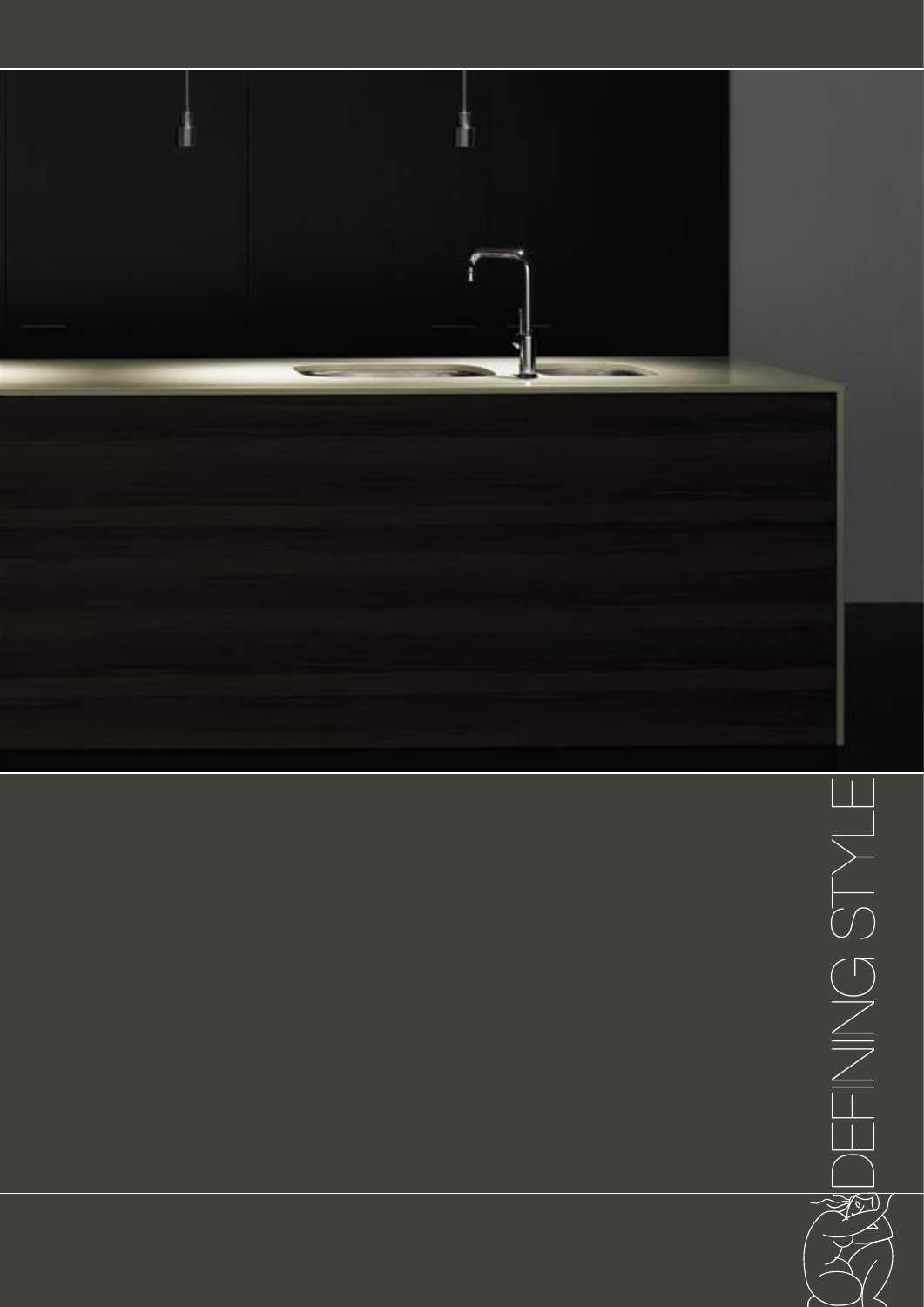

Island front and overhead shelving in Laminex® Designed Timber Veneer Chalked Oak. Lower cupboards are Laminex ColourTech® Gloss doors in Polar White Classic Profile for a sleek finish. Walls in Solver 'Internezzo'. All appliances by SMEG. Stainless steel rangehood is custom made. Sink by Oliveri. Tap by Dorf. Handles are Satin Chrome Handle 869973 from Laminex Designer Handles Range. Island bench, slab ends, galley top and splashback in essa stone PURITY.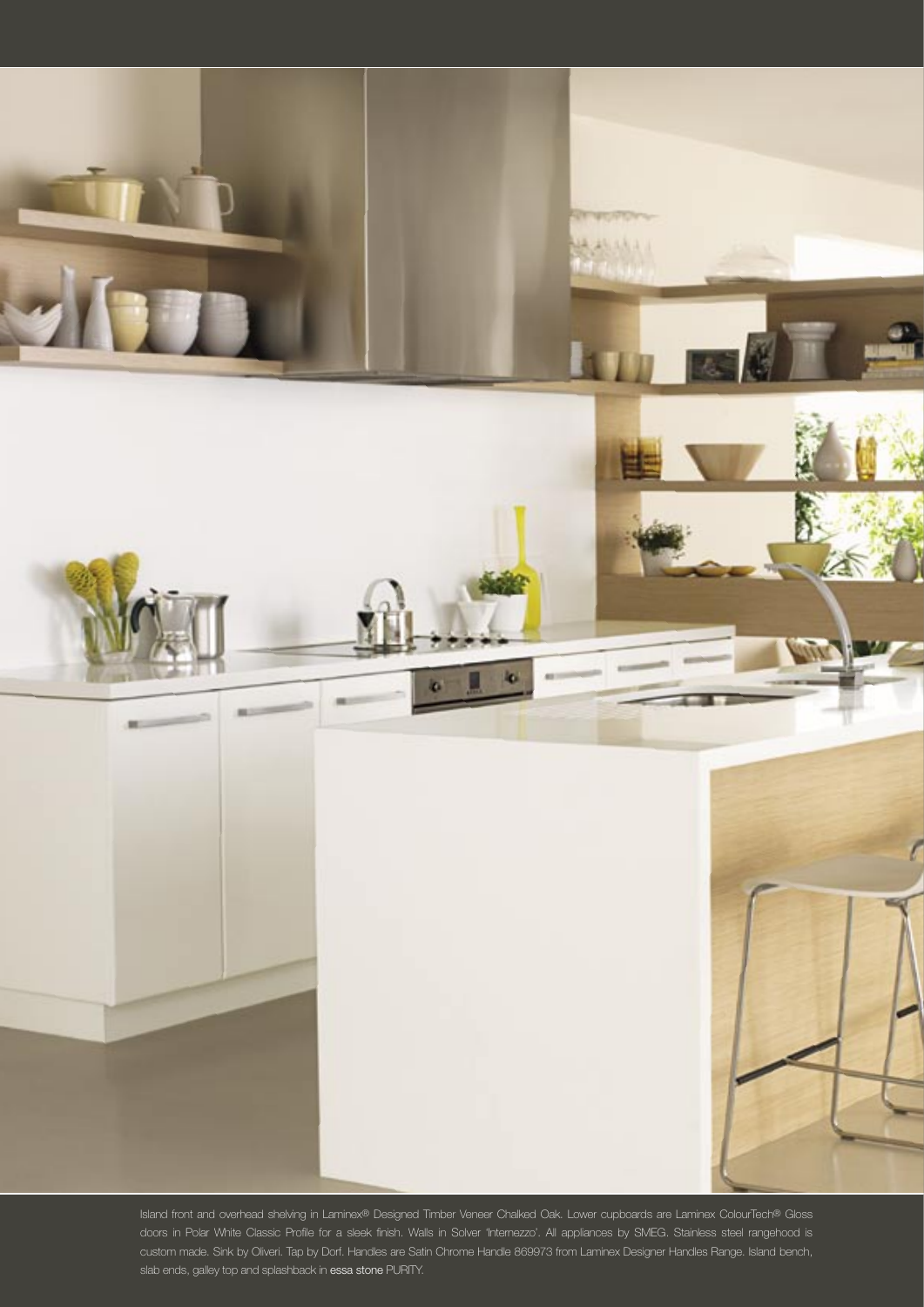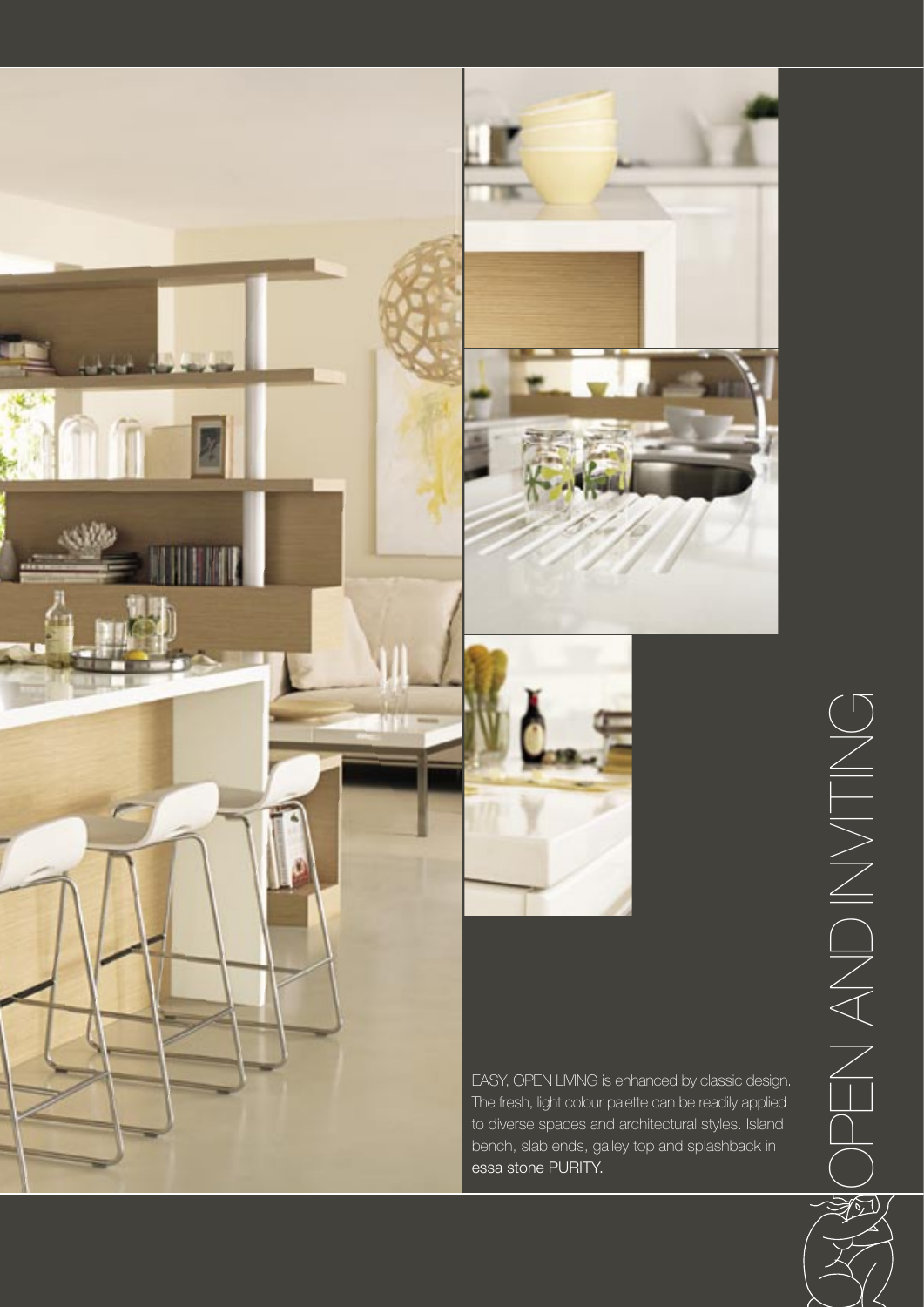

Lower cupboards in Laminex Zinc Lustre Mineral finish. Upper doors in Laminex Hazelnut Wood. Splashback Laminex Blue Heaven under glass provides a cool contrast. Walls are in Haymes 'Castlegate'. All appliances by SMEG. Sink by Oliveri. Tap by Dorf. Handles are Satin Chrome Handle 869976 from Laminex Designer Handles Range. Benchtop in essa stone CACAO UMBER.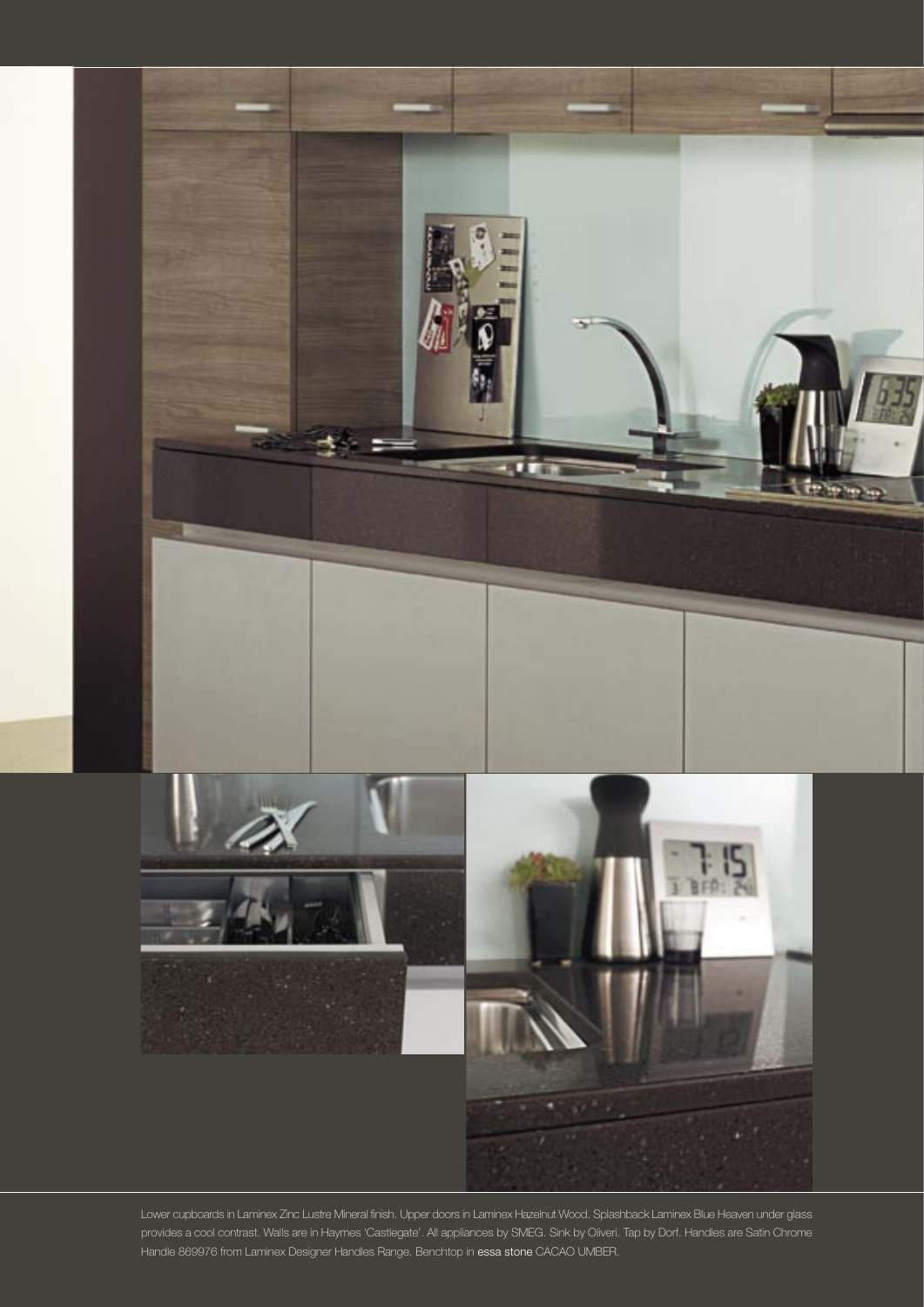

WITH THE EMPHASIS on horizontal lines to visually broaden the kitchen, this galley design flows into the living zone to create the illusion of space. Conversely, luscious shades of deep chocolate retain a feeling of intimacy. Benchtop in essa stone CACAO UMBER.

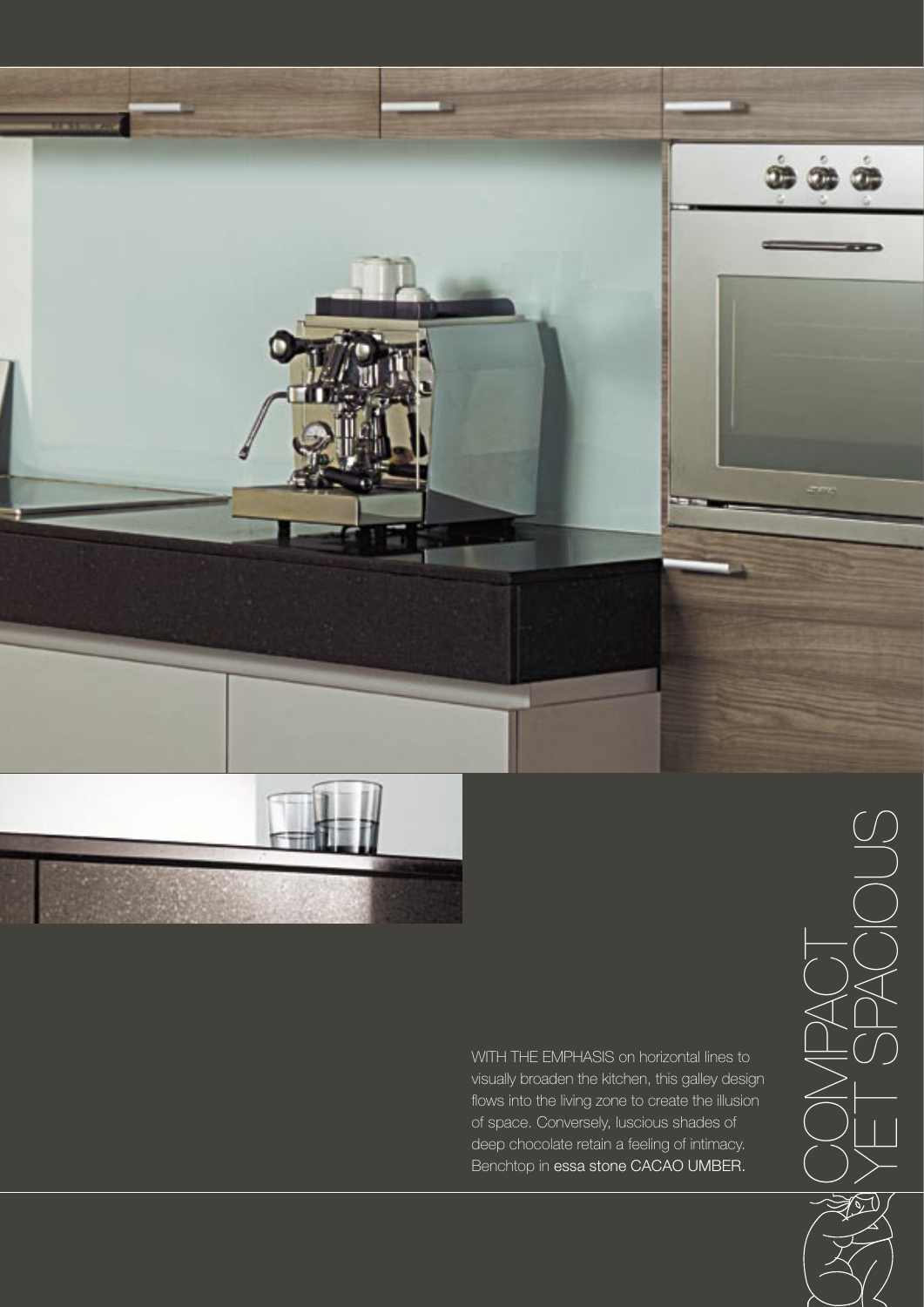

A Laminex Satin Heartwood island face celebrates the natural beauty and grain of timber. The wall of storage cupboards in Laminex Bronzeworks completes the solution. Interior walls are Wattyl 'White' and Exterior wall is Porters Original Stone Paint 'White Rhino'. Cooktop by SMEG. Sinks by Oliveri. Tap by Fantini. Handles are Aluminium Handles 869965 from the Laminex Designer Handles Range. Worktop and ends are essa stone GREEN TEA.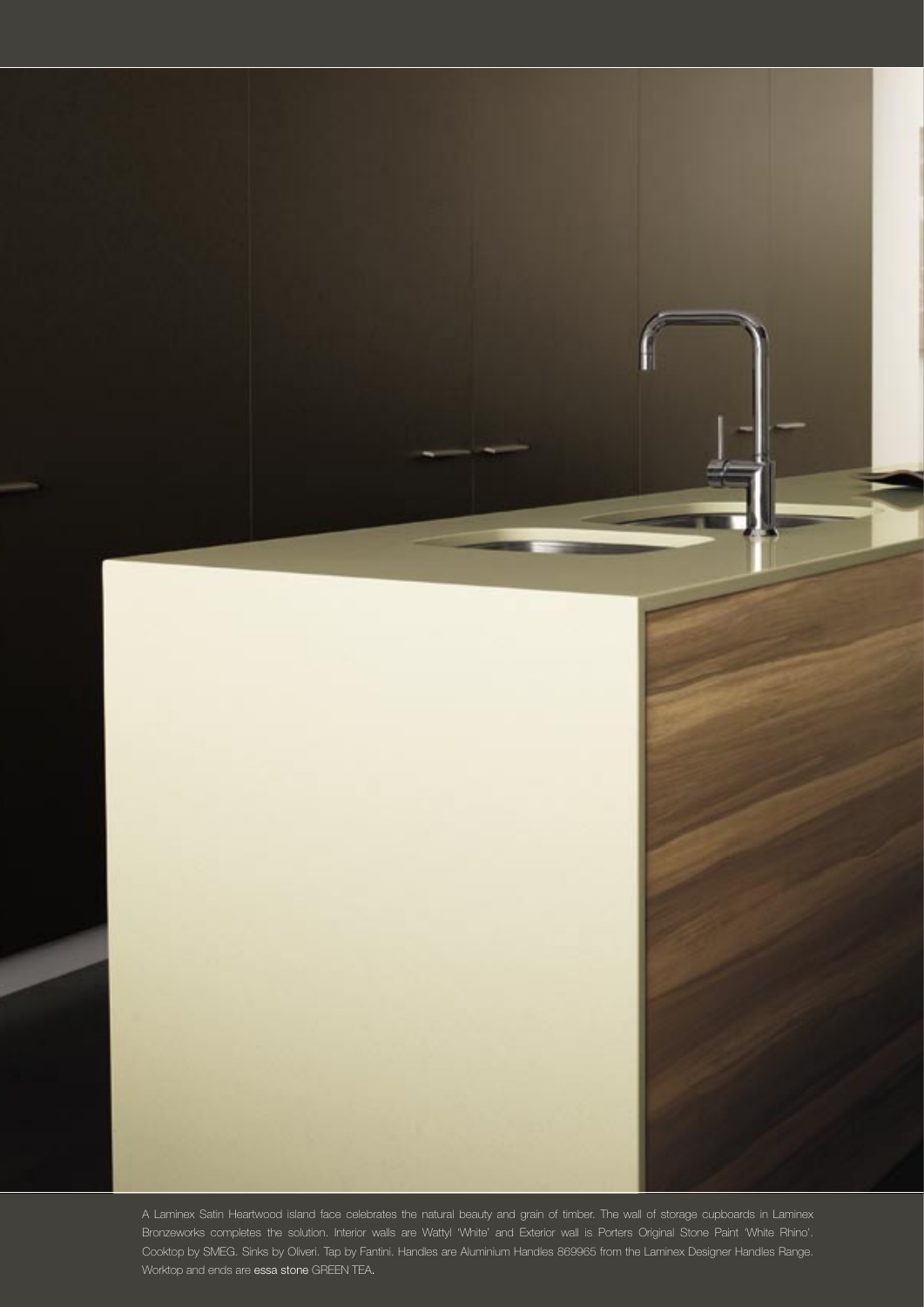





REFINED AND SLEEK in design, this expansive island bench stands alone as a stunning focal piece. Cleverly incorporating the functional needs of a worktop, it includes a wet area, preparation area and cooking appliances. A soothing, calm feel is created with essa stone GREEN TEA worktop and ends.

 $\overleftarrow{\alpha}$  $\bigcup$  $\times$  $\bigcup$ <u>La de la p</u> L $\bigcirc$  $\bigcirc$  $\sum_{i=1}^{n}$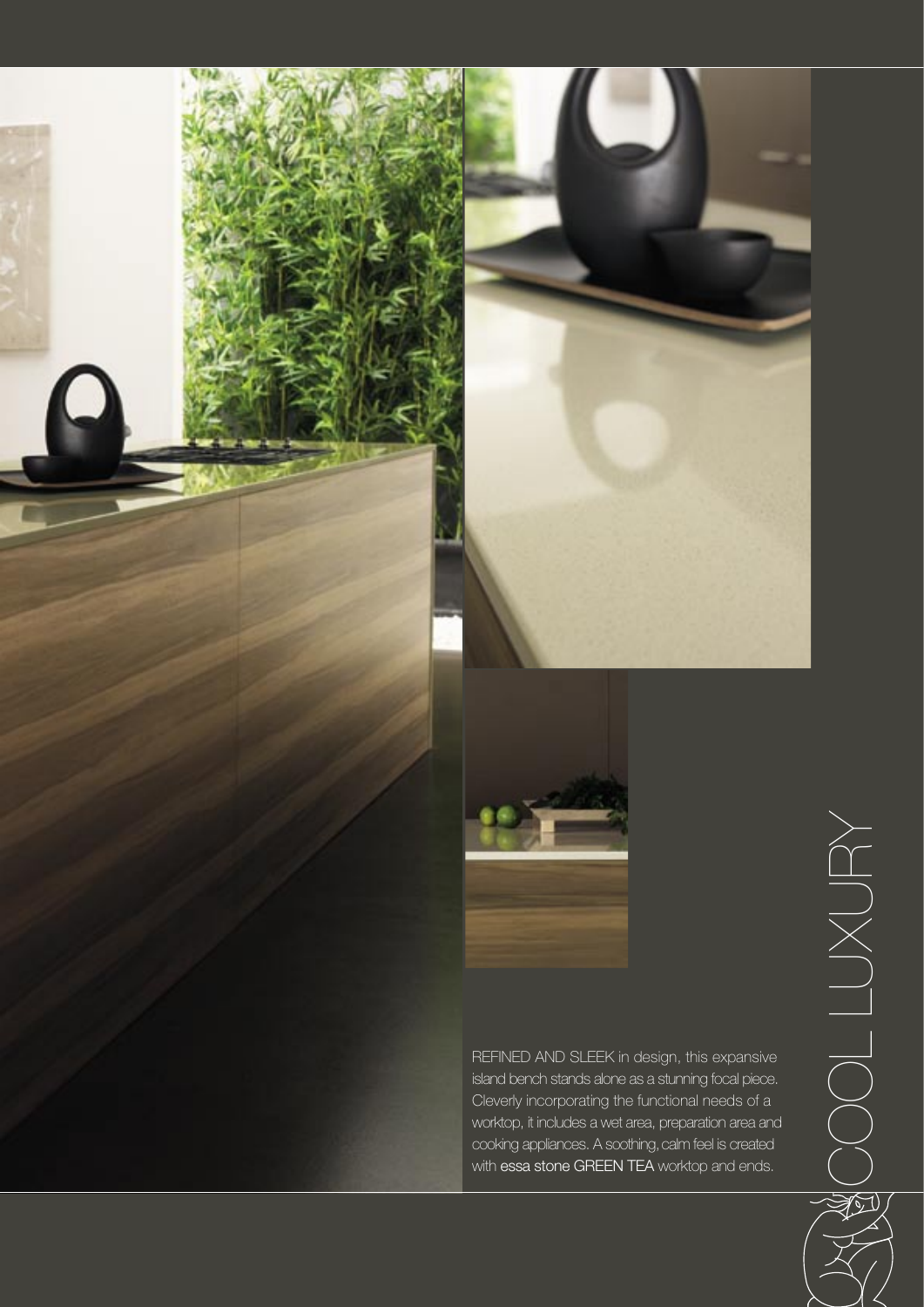

Upper doors in Laminex ColourTech Gloss Moleskin. Lower doors and drawers and island in Laminex Espresso Ligna. Walls are in Wattyl 'White'. All appliances by SMEG. Sinks by Oliveri. Taps by Dorf. Handles are Aluminium Integrated Handle 870144 from Laminex Designer Handles Range. Island and benchtops in essa stone SABLE LUXE.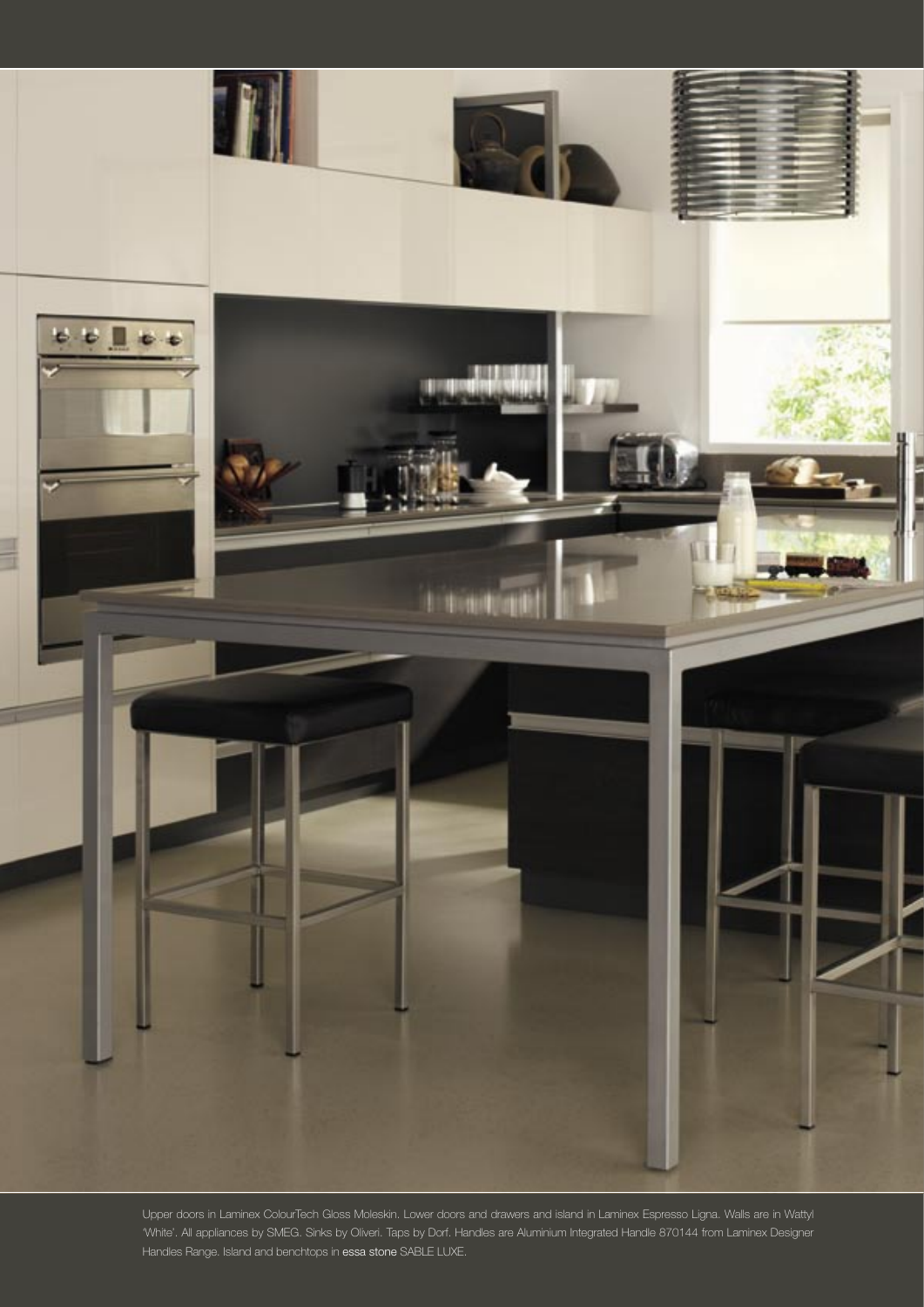

و ا الرب

this versatile design solution meets the everyday needs of a busy family with ease. Large, uninterrupted areas of worktop in a practical L-shape are complemented by a generous island in essa stone SABLE LUXE. ERSATLITY AND STYLE  $\sqrt[3]{2}$ 

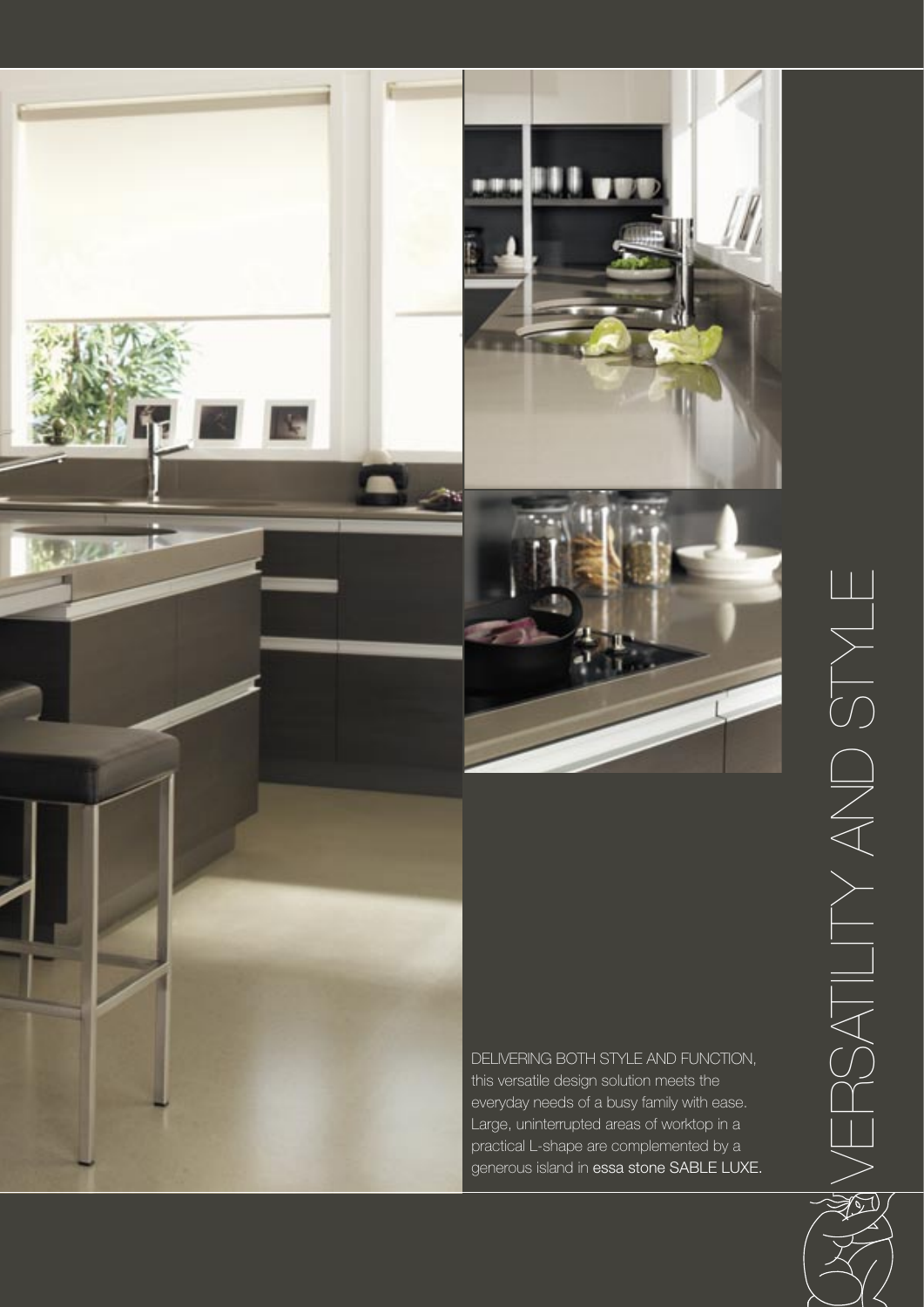

**experience**  $\bigcirc$  $\bigcirc$  $\Box$  $\boldsymbol{\mathcal{Z}}$  $\bigcirc$ **experience**  $\bigcirc$  $\Box$ <u>and</u>  $\bigcup$  $\times$  $\bigcup$ 

Prepare to indulge yourself and be pampered every day. Drawing inspiration from the world's most prestigious hotel bathrooms, these expansive surfaces create a play of light where polished surfaces and matt materials are used in an atmosphere that is seductive and intimate. Moody essa stone BYZANTINE creates a sleek uninterrupted top.



Featuring square vessels from Caroma. Taps by Dorf. Benchtop in essa stone BYZANTINE.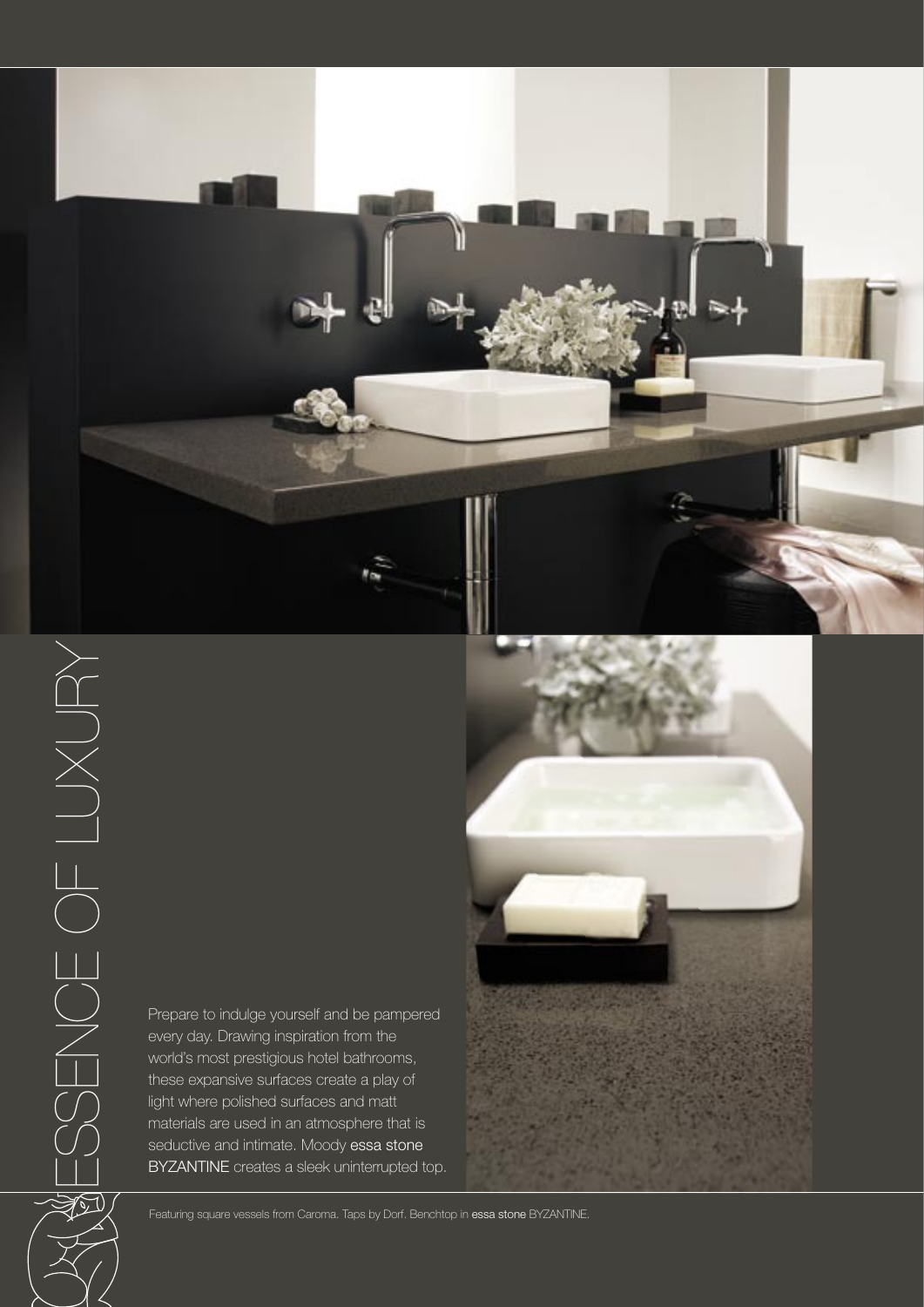UNIQUE COLOURS, essa stone's carefully designed colour palette perfectly coordinates with other leading brands of interior surfaces and Australia's unique aesthetic.

SCRATCH RESISTANT. Quartz is one of the hardest natural materials on earth, naturally resilient and durable.

STAIN RESISTANT. Very low surface porosity prevents staining from spills.

HEAT RESISTANT. The natural quartz gives essa stone superior heat resistance when compared to synthetic or laminate surfaces.

STRENGTH. Engineered into the composition, essa stone can be used in applications that challenge most natural stones.

EASY CARE. Unlike most natural stone surfaces, essa stone requires no sealing or special cleaning products.

CHEMICAL RESISTANT. essa stone is unaffected by most household chemicals, acids and oils.

CONSISTENT QUALITY. Unique technology and manufacturing techniques deliver excellence in every essa stone slab.

QUALITY ASSURANCE. essa stone is supported by a 10 year limited\* warranty. Only A-Grade stone slabs are marketed under the essa brand.



essa stone has been tested and approved for use in food preparation areas.

TECHNICAL PRODUCT INFORMATION. This is available from essa stone by calling 132 136 or by visiting www.essastone.com.au

CARE AND MAINTENANCE. essa stone requires very little maintenance to keep the surface in pristine condition for years. For general cleaning, a wipe with warm soapy water and a damp cloth is adequate. For stubborn spills we recommend a common cream cleanser. Detailed Care and Maintenance instructions are

provided with your warranty card.

DESIGN DETAILS, essa stone comes in one sheet size 3000mm x 1400mm x 20mm thick and can be fabricated in a variety of ways to achieve stunning looks.

EDGE PROFILES. The following are examples of edge profiles that can be fabricated into the essa stone surface.

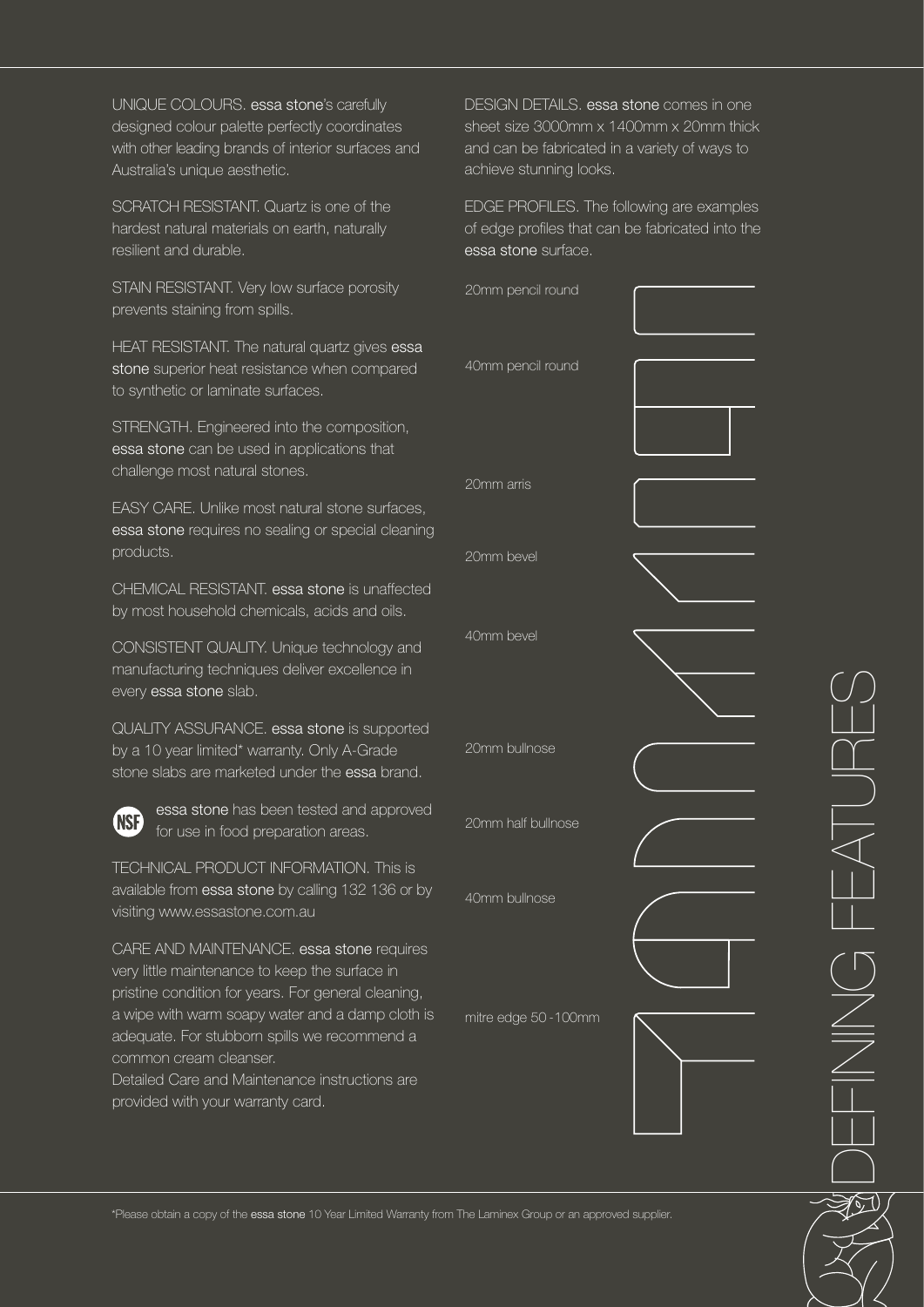

We recommend making final colour selection using an actual essa stone sample. essa stone is made from natural quartz and some variations in colour and patterns may occur. Colour swatches are printed to 100% scale.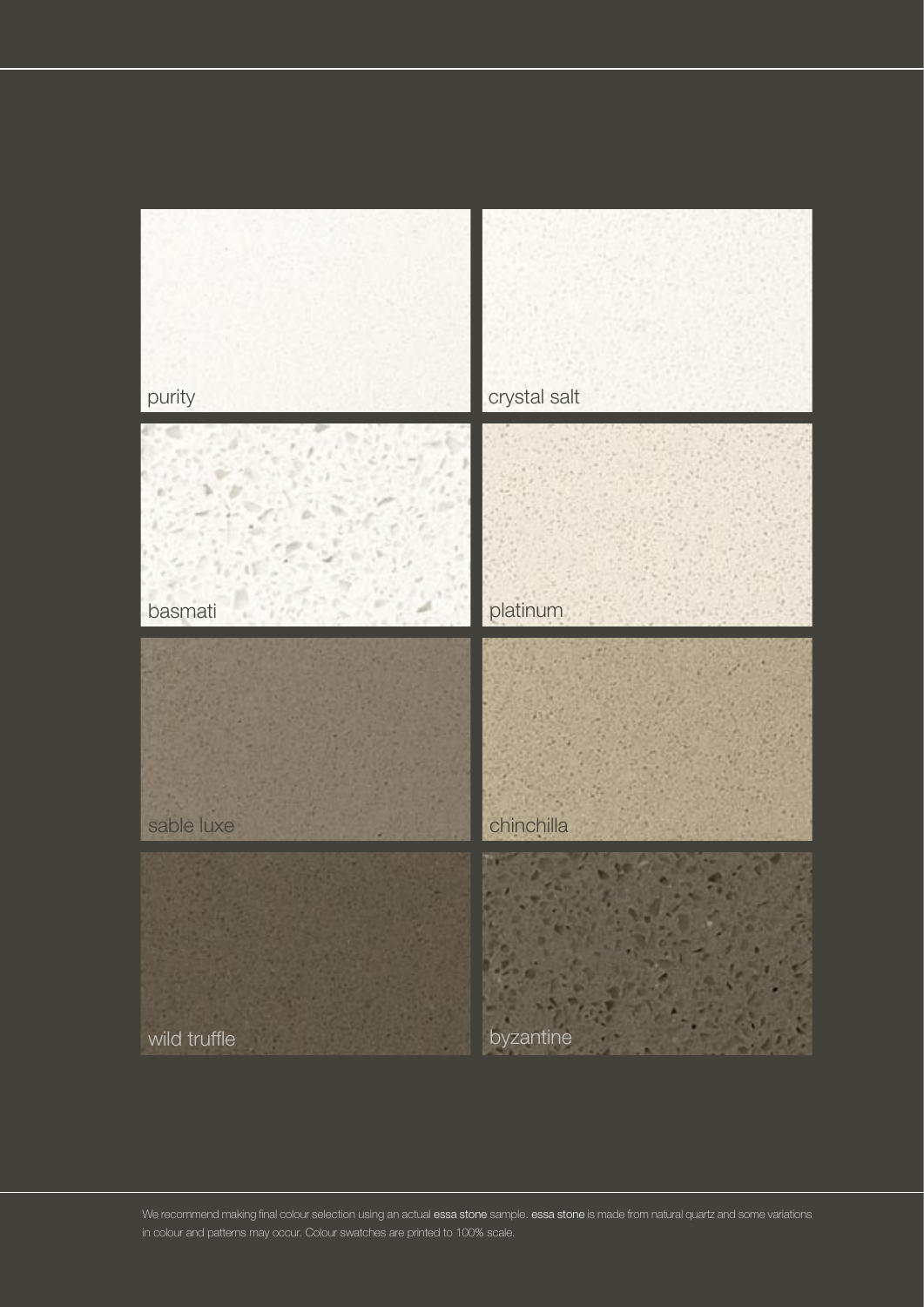

Carefully developed in Australia for our unique market, the essa stone colour palette defines contemporary and emerging design trends.